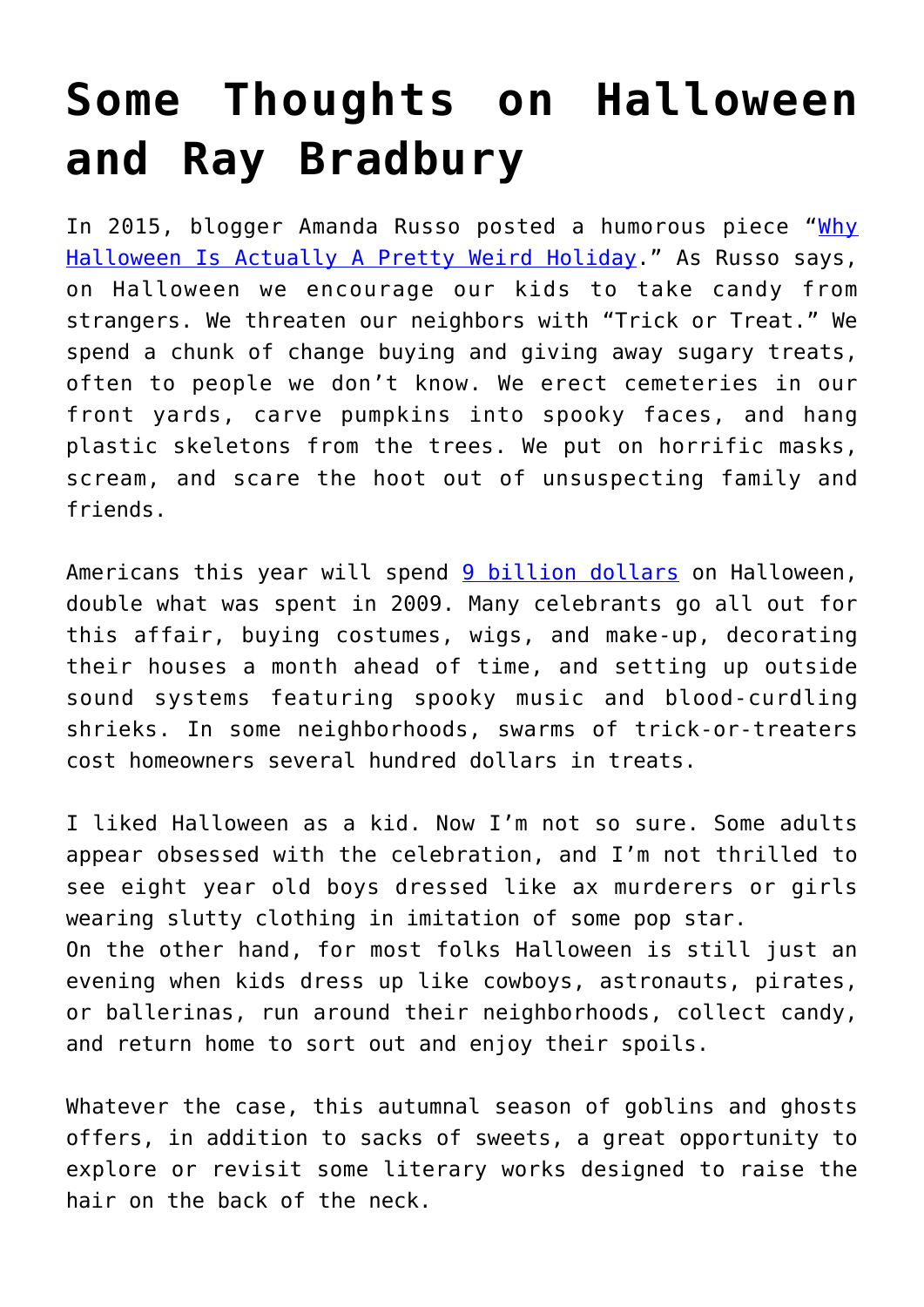You could start with James Whitcomb Riley's "Little Orphant Annie" and its spooky line: "The Gobble-uns 'll git you ef you don't watch out!" Read that one with some dramatic flair, and watch your six-year-old turn to jelly. You could follow this poem up with Poe's "The Raven" or his story "The Tell-Tale Heart."

But for the older kids and for adults during this season of October, let me suggest that master of fantasy, Ray Bradbury.

Bradbury, who died in 2012, is perhaps best known for his one of his novels, *[Fahrenheit 451](https://www.amazon.com/gp/product/1451673310/ref=as_li_qf_asin_il_tl?ie=UTF8&tag=intelltakeo0d-20&creative=9325&linkCode=as2&creativeASIN=1451673310&linkId=9c6448387d7479e9fe85bebc2f6073c0)*, but his short stories, especially the ones written in his early and middle years, deserve equal recognition. In these stories he celebrates all the passions of his life: dinosaurs, rocket ships and Martians, movies, history, writers from Charles Dickens to Thomas Wolfe, and of course, Halloween.

Ray Bradbury loved Halloween. He wrote *The Halloween Tree*, a novel that examines the origins of Halloween. A number of his short stories and longer works touch on the holiday as well, including *Something Wicked This Way Comes*, a novel of evil versus good set during the week before Halloween.

If you're looking for some shivers on October 31, you might start with these gems, made even scarier by their increasing relevance to today's society:

"The Veldt"—Written back in the 1950s, this story anticipates today's virtual reality devices with a grim ending and perhaps a moral: We are being eaten by our machines.

"Banshee"—Concocted from the time he spent working in Ireland with director John Huston on the movie, *Moby Dick*, this is a great story for a chill, windy night. A tale of revenge, with just a little of the #metoo idea embedded in the terror.